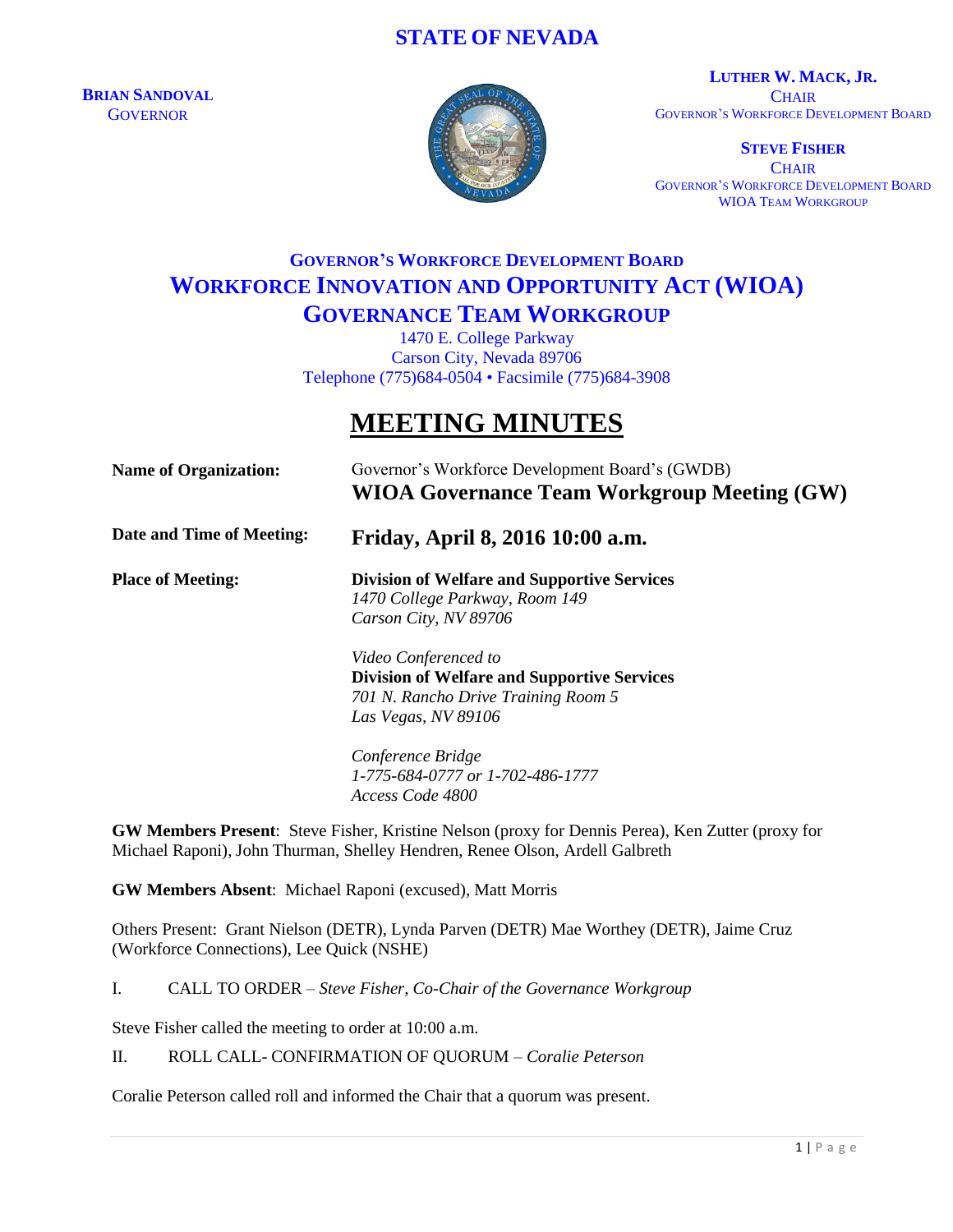#### III. VERIFICATION OF PUBLIC NOTICE POSTING – *Coralie Peterson*

Ms. Peterson affirmed that the notice and agenda for this April  $8<sup>th</sup>$ , 2016 WIOA GOVERNANCE WORKGROUP meeting was posted pursuant to Nevada's Open Meeting Law as contained in Nevada Revised Statute 241.020.

#### IV. **FIRST PUBLIC COMMENT(S) –***Steve Fisher*

Members of the public are invited for comment(s). **NO** action may be taken on a matter during public comments until the matter itself has been included on an agenda as an item for *possible action*, and properly noticed pursuant to **[NRS 241.020](http://www.leg.state.nv.us/NRS/NRS-241.html#NRS241Sec020)**. Due to time constraints, the Chair may limit public comments to **three (3) minutes/person**. Please clearly state and spell your full name.

The Chair announced the First Public Comment Session and invited members of the public to speak. Hearing no comments, the Chair closed this item and proceeded to the next agenda item.

#### V. **DISCUSSION/FOR POSSIBLE ACTION:** APPROVAL OF MINUTES: GW meeting held on March 11, 2016 - *Steve Fisher*

Shelley Hendren requested correction of a typographical error on page 4, in the third paragraph, changing 'where' to 'were'. In addition, Ms. Peterson commented that due to a teleconferencing issue in the March 11, 2016 meeting, it was unclear who had seconded the motion to approve the February 26, 2016 meeting minutes. Ken Zutter commented that he was present and recalled the previous approval. For clarification, he raised a motion that the February 26, 2016 minutes as presented at the last meeting be reapproved. Steve Fisher seconded the motion. All were in favor and the motion carried unanimously.

**A motion was then raised by Shelley Hendren to approve the minutes from March 11, 2016 with the change to Item 5 approving the minutes from February 26, 2016, and the minor correction she had suggested for page 4, third paragraph. Her motion was seconded by Ken Zutter. Steve Fisher abstained as he had not been present for this meeting. All others were in favor and the motion carried with a majority vote.**

#### VI. **DISCUSSION/FOR POSSIBLE ACTION:** STATE PLAN VERSION 9 REVISION REVIEWS – *Steve Fisher*

Steve Fisher stated that the only comments he had received were from Shelley Hendren, requesting guidance on certain assignments he had distributed prior to the meeting (how would they achieve those goals). In addition, Kris Nelson noted that she had received comments/narratives from Renee Olson's division that had not shown in the current version, but were being updated.

Ardell Galbreth joined the meeting at this juncture.

**Page 64**: *Coordination, Alignment and Provision of Services to Employment – new requirement on how to achieve the goals of the industry sectors:*

Grant Nielson commented that he understood that this is asking how they are going to coordinate business services to employers in the industry sectors they are serving, and may not need specificity. GW members agreed that providing some organizational structure for all the core partners will satisfy this question.

Kris Nelson stated that part of Executive Order 2016-08 describes the reorganization of the industry sector councils, and may provide that kind of information, which states, in part, "the industry sector councils issue recommendations based on information they receive…" and flow that information back to the State Board and the Office of Workforce Innovation that forecasts both short- and long-term job growth, which will show the coordination, alignment and direction that is being requested.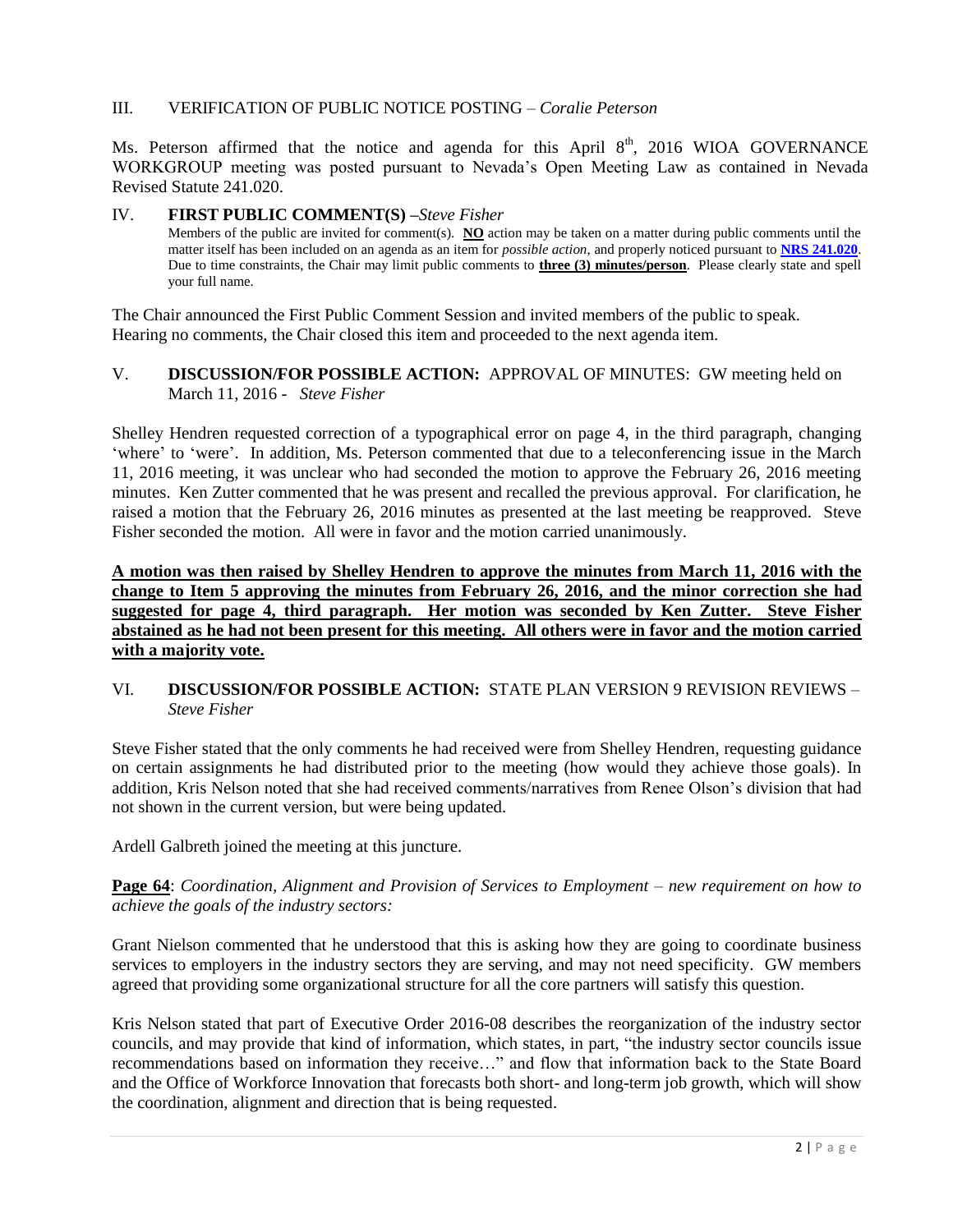Ms. Hendren agreed and asked if the structure of the Governance Committee and the other workgroups could be included, to bring this to a micro-level. Ms. Nelson agreed to create language for this section for their consideration in the next meeting.

**Page 70** – …*Describe how the State's Strategy will engage other education and training providers*… Shelley Hendren stated that she was unfamiliar with several terms that were used in this section, such as the Eligible Training Providers List (ETPL). John Thurman explained the two local boards are working very closely to bring the ETPL into compliance under the new (WIOA) act, and much activity is taking place beyond post-secondary and NSHE levels, and they are also continuously recruiting new providers who are willing to expend funds for occupational skills training in that system.

Discussion ensued amongst GW members about the need for good partner communication and coordination of training provider services, and also agreed that a generic response should be used for this question for all core programs. John Thurman and Ardell Galbreth agreed to write the response for this area, and Ardell Galbreth also suggested that MOU's (Memorandum of Understanding) should be developed in a manner that training providers and resources are coordinated amongst the partners.

**Page 90** – *Describe how the state will conduct evaluations and research projects under WIOA core programs….* GW members were uncertain on how the response to this new section should be drafted, and Kris Nelson commented that she could refer to previous state plans to see what language has been used in the past that allude to this question, and would compare what other states have provided, to see what information might be extracted. GW members agreed that a general response be used at this time, and Ms. Nelson mentioned that she would generate this in the form of a flow chart. (e.g.: State Board  $\blacktriangleright$  Executive Committee Industry Sector Councils Office of Workforce Innovation).

**Page 128** - *Describe the strategies the state will use to achieve improved outcomes for out-of-school youth* ….*How will we coordinate programs for out of school youth*. Ardell Galbreth stated that the local boards should respond to this question, as they will be able to outline their process. John Thurman agreed and added that they just recently submitted a letter to WISS in response to any inquiry from the Department of Labor on progress they have already made in out of school youth attainment and may be able to use some of that language for this response.

*Program Elements* - *Describe how the state will use funds to ensure that all 14 programs described in WIOA Section 129 are made available and effectively implemented*… GW members agreed that the current language is accurate. Ardell Galbreth stated they had had recently released an RFP (request for proposal) that includes these requirements and which should be included in contracts as well. John Thurman added that this was used in their last RFP for contracts that started the previous July 1 and subsequently had to have monthly meetings to get up to speed and should be okay on all the pieces that DOL is requiring. Ken Zutter commented that in meeting with DOE, two teams (cross-agency; inter-agency) are looking at the common sections for corrections/revisions that need immediate attention, and will communicate with whoever submitted the plan to address the appropriate areas quickly for corrections hopefully before July 1, so that awards are not held up. Kris Nelson stated that as she submitted the state plan she would be the point of contact for these inquiries, or Mae Worthey (as the encoder).

Mr. Fisher noted that the minutes from the previous meeting indicated that GW members had previously agreed to a timeline of June  $1<sup>st</sup>$  to have current revisions completed. Kris Nelson commented that she highly doubted that the DOL has reviewed their written submission of March 3, 2016, as they were anxious for them to submit to their portal on April  $1<sup>st</sup>$ , and believed that this would be what would be reviewed.

**Page 84 -** Ardell Galbreth asked if they could look at the One Stop Certification Process revision he had proposed. Kris Nelson mentioned that this item is noted on Page 84, and for clarification she asked if the local boards would like submit the actual changes to Version 9 to be addressed in the next meeting.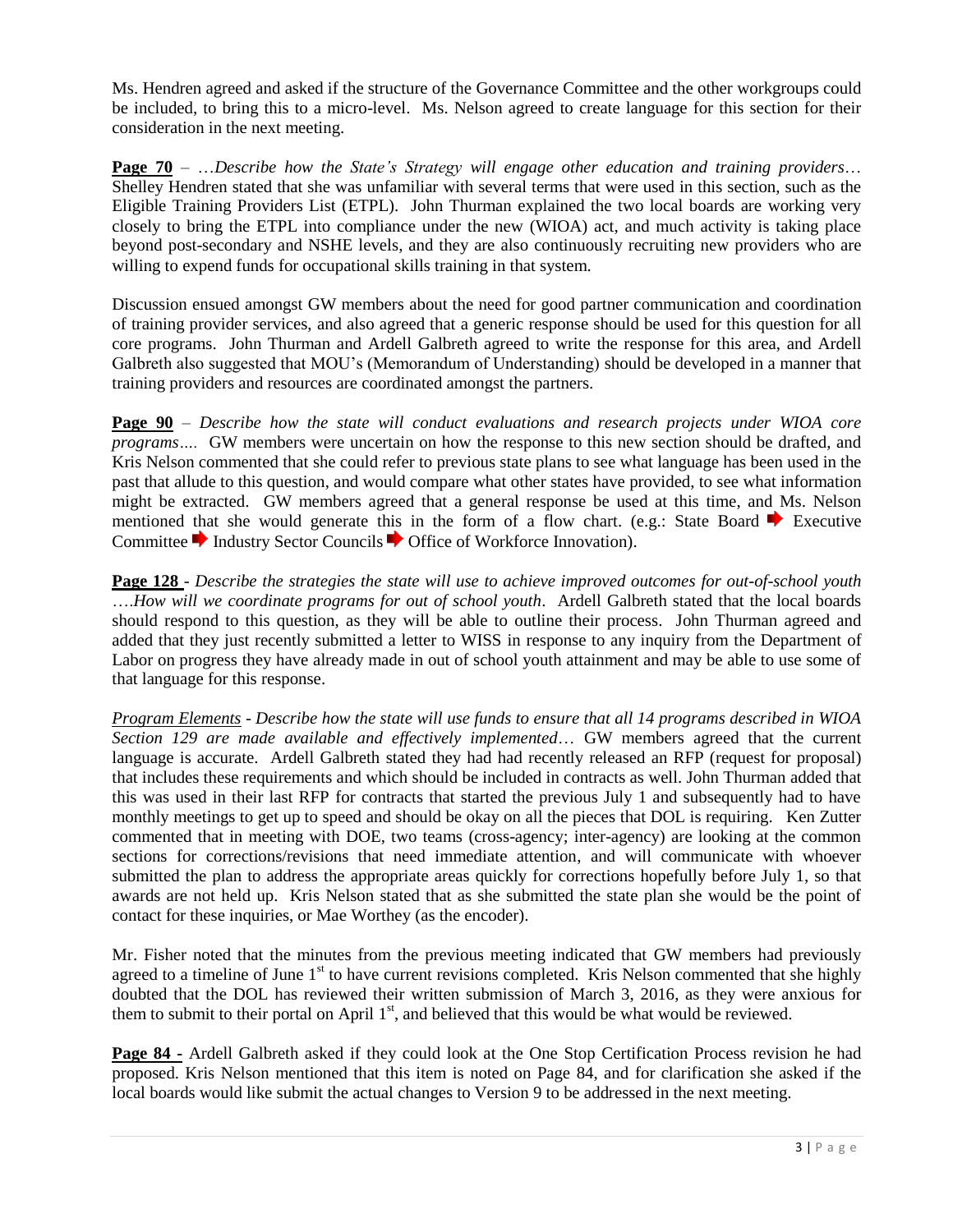Discussion ensued amongst GW members about the feasibility of the June 1st deadline for all submissions as it may not allow time for public comment and feedback from the Department of Labor. GW members agreed to have all revisions to Kris Nelson by the internal deadline of June  $1<sup>st</sup>$ , and then they, as a body, will look at those revisions afterward.

- **Motion – Ken Zutter put forth a motion that they adopt an internal deadline of June 1st for submission of revisions to the state plan to Kris Nelson. His motion was seconded by Ardell Galbreth. Motion carried.**
- VII. **DISCUSSION/FOR POSSIBLE ACTION –** SUGGESTIONS FOR DEVELOPING A PROBLEM STATEMENT – *Dennis Perea or Steve Fisher*
	- STRUCTURAL SKILLS GAPS

Mr. Fisher noted in the minutes from the previous meeting there was some discussion of issues for problem statements, such as dislocated youth, skills gaps and career pathways, and as members were to come back with a possible draft, and asked if this was an item they should be discussing in this meeting.

John Thurman commented he reached out to several different groups asking what specific problem they would choose to address, and as everyone had a different little item, a *symptom*, of a bigger problem, and he is not coming back with a solid recommendation.

Dennis Perea joined the meeting at this juncture and Ken Zutter asked him if he had the opportunity to speak with the Governor's Office regarding developing a problem statement.

Mr. Perea stated that he does not have an example to provide at this point, but also mentioned that the Office of Workforce Innovation may be jumping into this conversation as part of their mission. Steve Fisher stated that this item will remain on the agenda for future discussion in the next meeting.

#### VIII. **DISCUSSION/FOR POSSIBLE ACTION –** PRESENTATION OF ONE STOP SYSTEM DOCUMENT – *John Thurman*

John Thurman explained that he began developing this (ongoing) draft diagram with the *One Stop* s*ystem required services* (134 C 2), and then moved on to the mandated partner programs in the system. In addition to the required partners, he added Department of Health and Human Services, specifically TANF/SNAP employment and training services.

He drew attention to the section of the diagram showing Title I, with which he is the most familiar, and has various funding services, such as, youth services (Title I B), dislocated workers (Title I B), Job Corp (Title I c), and youth in school/youth out of school programs, he mentioned he was unable to find evidence of National Programs (Title I D) being delivered in Nevada, which should be included in the diagram.

Mr. Thurman noted the client entry points (physical); however, electronically a client could enter the system at any point. Developing the diagram helped him to better understand the system, which should be a large piece for staff development. He also commented on the need for input in some areas, such as in veterans benefits for the job connects (and other locations), and has spoken with Roy Brown to learn what services are in that area (Title 38), and also needs feedback.

He concluded his presentation by stating that one of his responsibilities is to develop an MOU for service providers describing service delivery in the One Stop system. He noted that there may be confusion in designing a resource sharing agreement, overburdening the system with administrative costs.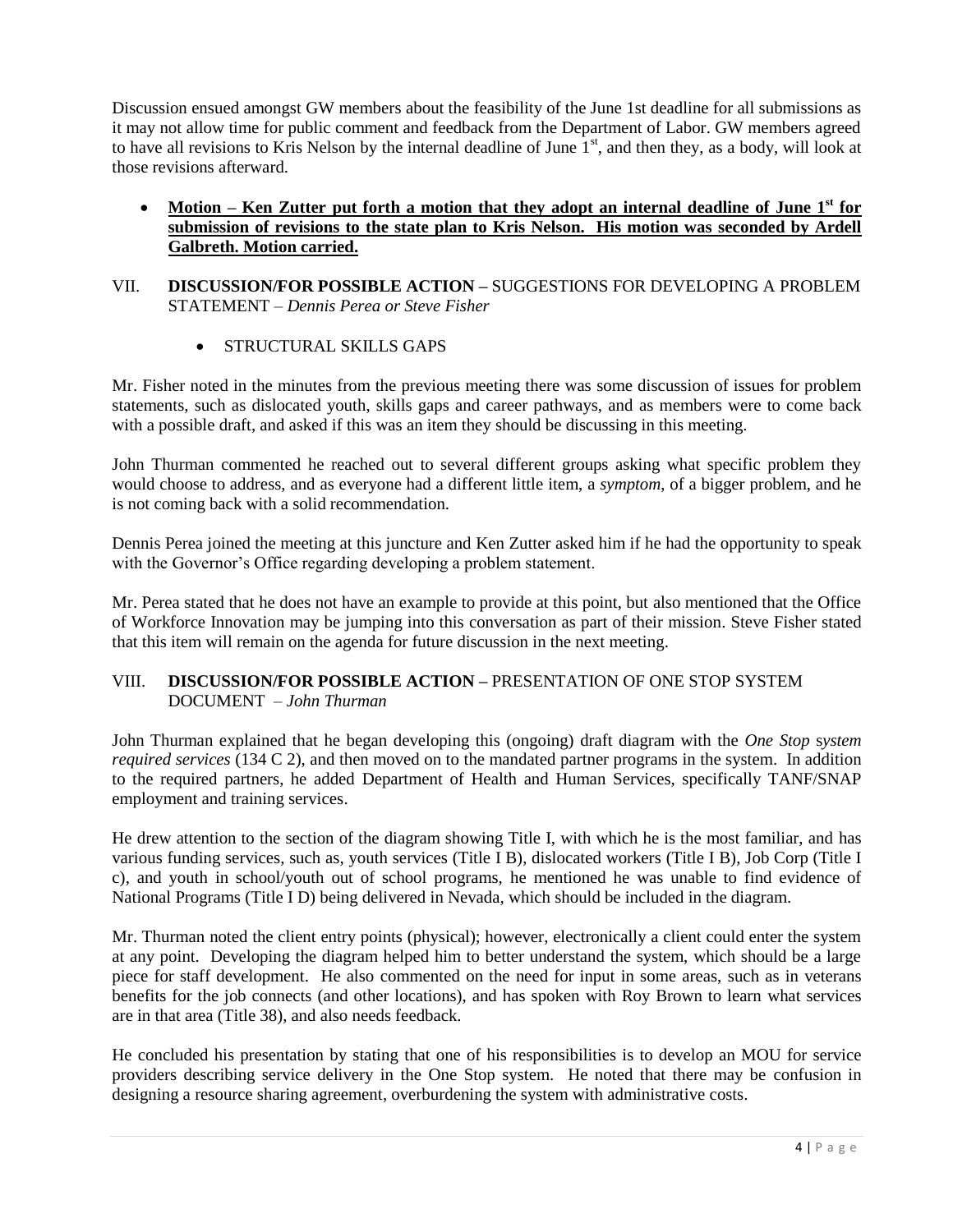Grant Nielson responded that he is referring to what would involve *infrastructure methodology*, how much the state is allowed to take to fund the system, should they not come to an agreement with all their local partners. Resource sharing agreements pertain to what is shared in that local area, and the state has not set requirements for this as yet, but may establish guidelines in future.

Mr. Thurman commented that he is unsure of how to include the Social Security Act, and asked if he might be duplicating the item. He will send the document in Smart Draw to all, and added that this gives an idea of the implementation hurdles that await them, how many people are in the system, and that they may see that others need to be part of the system. He welcomed input from all.

#### IX. **DISCUSSION/FOR POSSIBLE ACTION-** MAKEUP OF THE NEW WIOA SYSTEM/STAFF DEVELOPMENT WORKGROUP –*Steve Fisher*

Ken Zutter stated that Brad Deeds was on this committee and could provide support. Steve Fisher said Lori Wilson was also on that team and he will ensure that she continues as a member. Ardell Galbreth stated that he could also provide a staff member to take a post in this group. Steve Fisher asked that any suggestions for team members be sent to him. Hearing no further discussion, he moved to the next item.

X. **DISCUSSION/FOR POSSIBLE ACTION:** Discussion and possible action regarding dates, times, and agenda items for future meetings –*Steve Fisher*

The next GW meeting is scheduled for Friday, April 22, 2016 at 10:00 a.m. Kris Nelson stated she will make changes/add narratives input to Version 9 and disburse to the group prior to that meeting date; however, she will be unable to attend.

Suggested new business/agenda items for the next meeting included:

- Discussion/For Possible Action STATE PLAN VERSION 9 REVISION REVIEWS *Steve Fisher or Dennis Perea*
- Discussion/For Possible Action REVISION FOR ONE STOP CERTIFICATION PROCESS – *Ardell Galbreth*
- Discussion/For Possible Action PROBLEM STATEMENT *Steve Fisher or Dennis Perea*

#### XI. **SECOND PUBLIC COMMENT(S) –***Steve Fisher*

Members of the public are invited for comment(s). **NO** action may be taken on a matter during public comments until the matter itself has been included on an agenda as an item for *possible action*, and properly noticed pursuant to **[NRS 241.020](http://www.leg.state.nv.us/NRS/NRS-241.html#NRS241Sec020)**. Due to time constraints, the Chair may limit public comments to **three (3) minutes/person**. Please clearly state and spell your full name.

The Chair announced the Second Public Comment Session and once again welcomed members of the public to speak. Hearing no comments, the Chair adjourned the meeting.

#### XII. **ADJOURNMENT –***Steve Fisher*

Meeting was adjourned at 11:40 a.m.

**NOTE:** Agenda items may be taken out of order, combined for consideration by the public body, and/or removed from the agenda at any time. Pursuant to NRS 241.020, no action may be taken upon a matter raised during a period devoted to comments by the general public until the matter itself has been specifically included on an agenda as an item upon which action may be taken. If unable to attend meeting, Members of the WIOA may designate a proxy to act on their behalf.